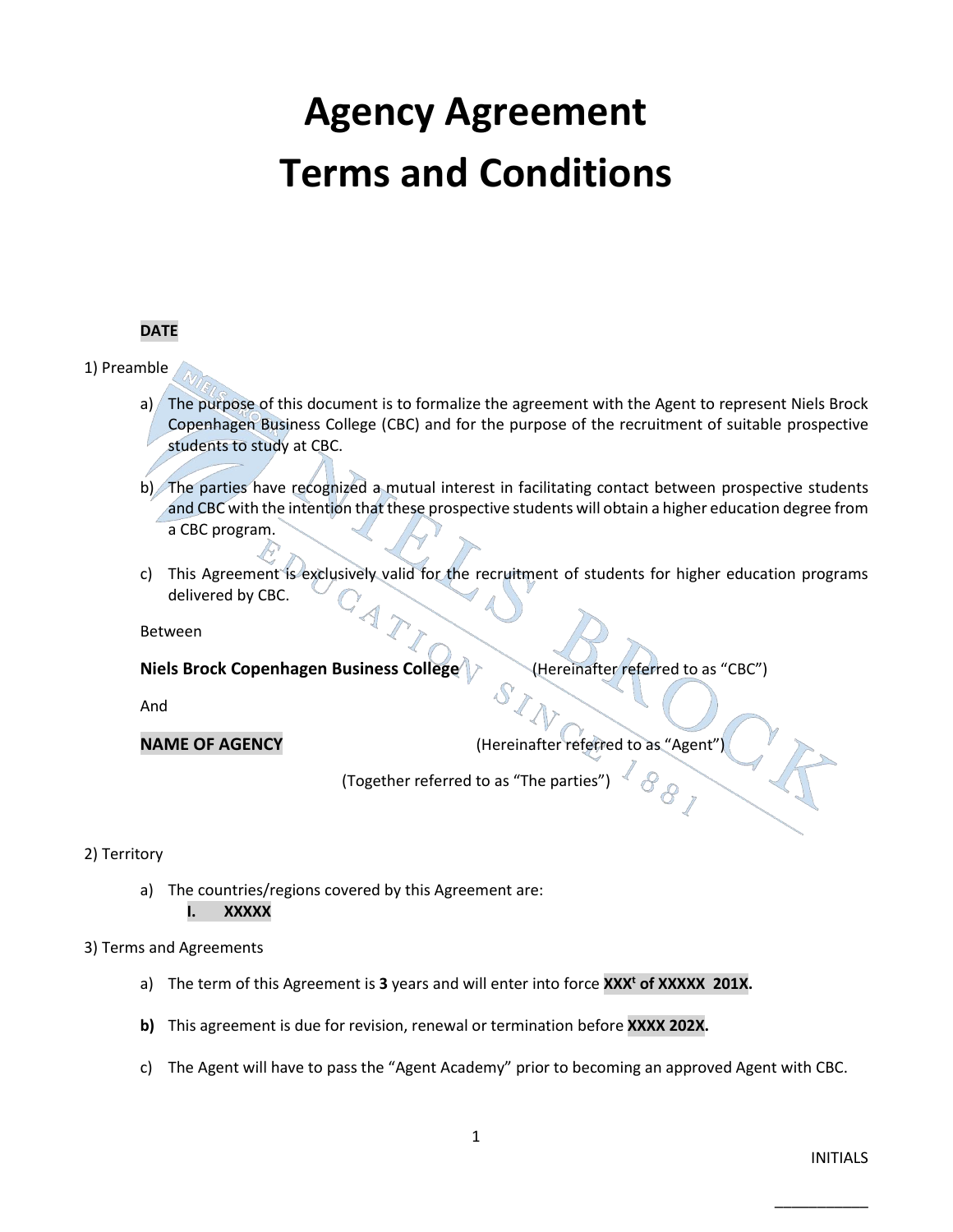- d) This agreement supersedes and replaces all previous agreements, arrangements and understanding (if any) between the parties, but shall not prejudice any rights which may already have accrued thereunder to any party. This document constitutes the entire agreement and understanding between the parties and no variation of it shall be effective unless it is signed by or on behalf of both parties by an authorized representative of both parties.
- e) This Agreement is geographically limited to the territory stated above in 2.a and the Agent acts as a non-exclusive representative for that territory. CBC may appoint other Agents in the countries/regions specified in 2.a.
- f) A "prospective student" is a person who, by the help of the Agent, is applying for admission to a higher education program delivered by CBC.
- g)  $A$  "student" is a person who has had their application accepted by CBC, paid their tuition fees and commenced the study program at any of the CBC campus(es).
- 4) Agent Responsibilities
	- a) Under this Agreement the Agent must:
		- I. Promote CBC and its courses in the countries specified in 2.a.
		- II. Recruit and assist in the enrollment of prospective students to undertake higher education programs at CBC in accordance with the policies of CBC
		- III. Provide prospective students with any necessary information, including information about the programs, deadlines, as well as other terms and conditions outlined in the Code of Conduct (Schedule 1)
		- IV. Assist in completing and submitting application forms to CBC
		- V. Screen all prospective students to ensure that they possess adequate English language skills, that the student meets the enrollment criteria and that they have a serious intent to study
		- VI. Provide realistic and appropriate information that is tailored to the individual student's circumstances, particularly in relation to language skills, capacity to pay and level of study
		- VII. Assist in obtaining student visas to enter the host country to study
		- VIII. Inform the student that, upon acceptance into a CBC program, they need to transfer the required 1<sup>st</sup> tuition fee to the CBC bank account indicated in the acceptance letter
		- IX. Inform the student that if their visa application is denied, the  $1<sup>st</sup>$  tuition fee will be refunded, less an administrative fee of DKK 2,000
		- X. Ensure the student is aware that if they fail to appear in the host country and attend their program for any other reason other than a failure to secure a visa, the  $1<sup>st</sup>$  tuition fee will be forfeited
		- XI. Obtain all relevant licenses, authorizations and other permissions applicable to the Territory and supply official documentation of this if requested by CBC
		- XII. Acting not only in accordance with relevant laws and regulations, but competently, diligently and fairly as befits dealings with minors
		- XIII. Participate in training courses and professional development wherever possible
	- b) In performing these services, the Agent must:
		- I. Promote CBC and Denmark with professionalism, integrity and accuracy and recruit prospective students in an honest and ethical manner
		- II. Become members of professional associations and networks that promote and support best practice in the recruitment of international students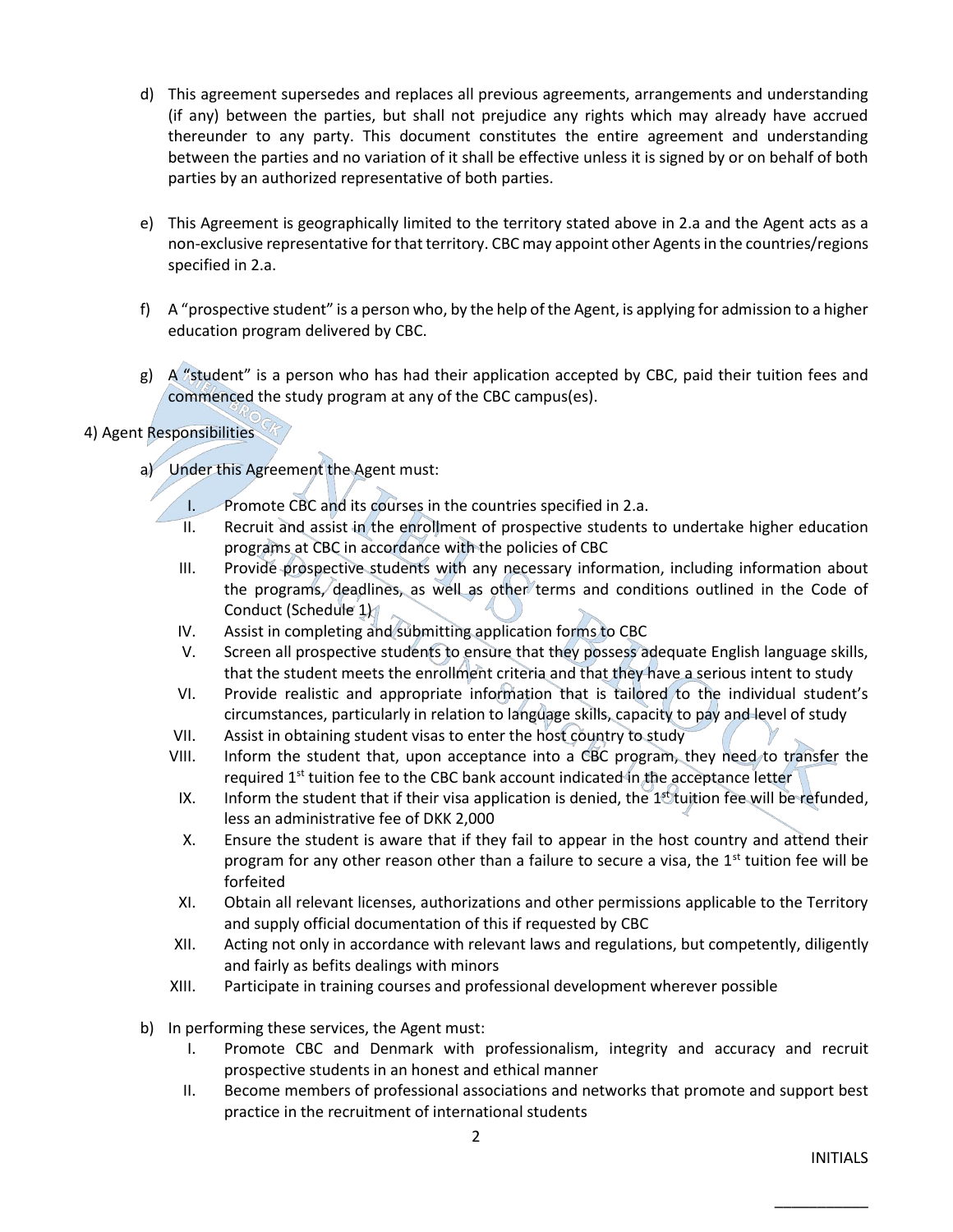- III. Share information on best practice in the recruitment of international students
- IV. Inform prospective students accurately about the requirements of CBC using only material provided by or approved by CBC
- V. Observe appropriate levels of confidentiality and transparency
- VI. Provide information to students about the accreditations the agents have met, the training they have undertaken, the memberships they hold to professional associations or processes undertaken to become registered and accredited education agents
- VII. Provide information about themselves that support comparison of registration, qualifications and experience
- VIII. Act in the best interest of the student at all times and maintain student confidentiality
- IX. Specify the rights and responsibilities of the student in the country of destination
- X. Take reasonable steps to confirm the accuracy of information provided by prospective students in the application
- XI. Ensure that applications are submitted solely through CBC website and clearly indicate that they are working with you as their agent
- XII. Ensure that relevant fees and charges and supporting documentation accompany each application and acceptance of offer documents
- XIII. Only undertake promotional and marketing activities involving CBC that have been approved by CBC and provide a registration number or other identifier on advertising material
- XIV. Ensure that the prospective student is informed about the requirements of CBC with regard to satisfactory attendance, and the consequences of not meeting these requirements
- XV. Clearly state to the prospective student that the final approval of applications and enrollment is performed exclusively by CBC. CBC is entitled to reject any or all of the applications from prospective students if they do not meet the admission requirements
- XVI. Clearly state to the prospective student that CBC is obliged to inform Danish authorities if the student for whatever reason is dismissed from CBC.
- XVII. Be transparent in fees to be paid by students and commissions paid by providers
- XVIII. Declare and avoid any conflicts of interest
- XIX. Provide clear avenues for handling complaints and resolving disputes
- XX. Ensure that prospective students have adequate representation and support from a guardian and/or legal counsel during meetings with the agent and that this is recorded as informed consent before any money changes hands
- XXI. Ensure that the client has the legal capacity to enter into any commitment
- c) The Agent must not engage in dishonest practices, including:
	- I. Recruiting or attempting to recruit a student currently studying with another Danish institution
	- II. Suggesting that a student come to Denmark on a student visa for any reason other than for full time study
	- III. Facilitate the enrollment of students who the Agent believes will not comply with the conditions of their student visa
	- IV. Creating email addresses for prospective student in order to intercept information sent by CBC
- d) In addition to 4.c., the Agent must not:
	- I. Engage in false or misleading advertising or recruitment practices including misleading comparisons with any other education provider or inaccurate claims regarding any association between CBC and any other education provider
	- II. Facilitate applications by students who do not meet the visa criteria or make any guarantees about the likelihood of obtaining a student visa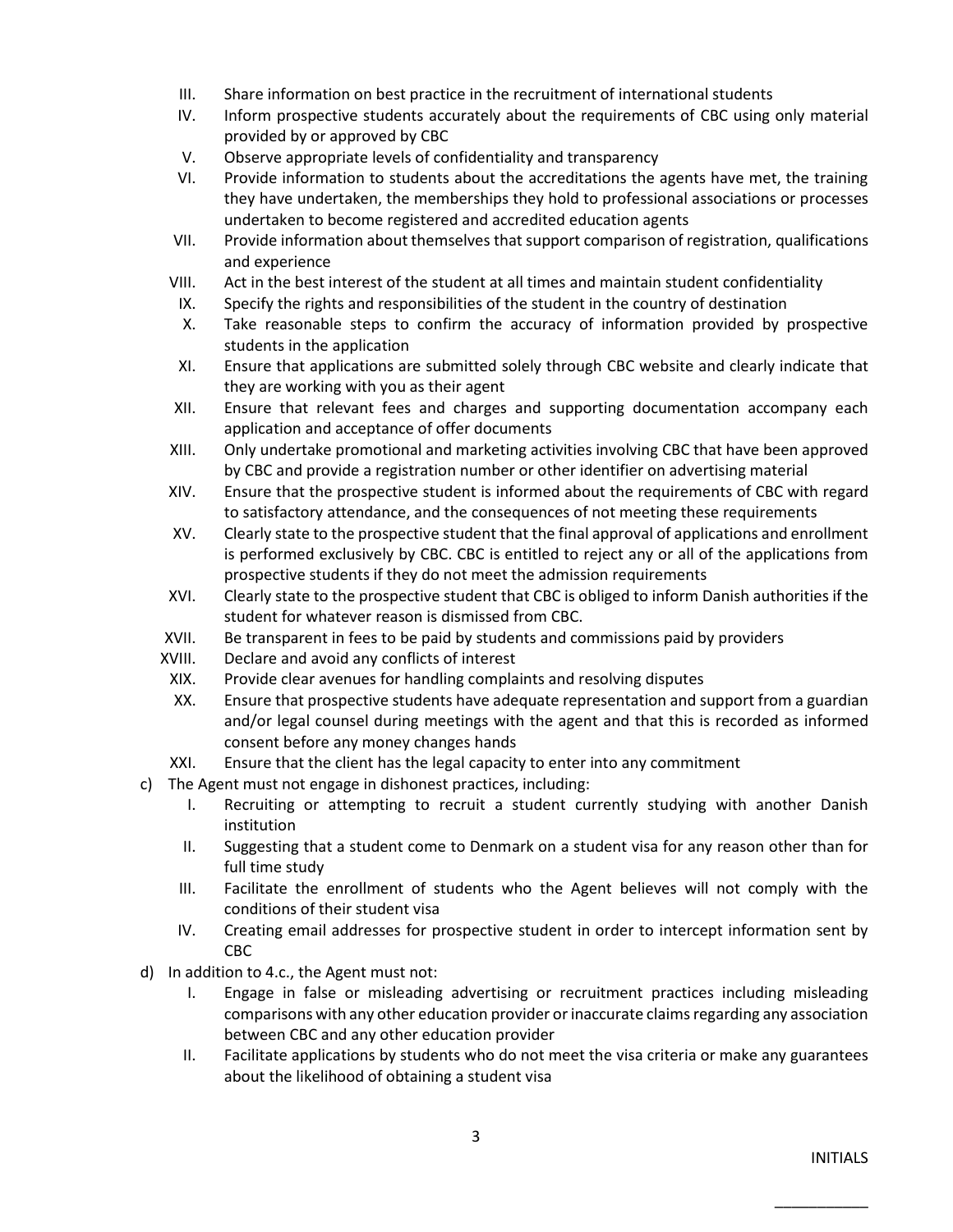- III. Give false or misleading information relating to course fees payable or acceptance into a program
- IV. Give false or misleading information relating to studying and living in Denmark. This applies to all work done by the Agent, including work done for other institutions
- V. Receive tuition fees payable to CBC by a prospective student or deduct any fees from the amount payable by the student to CBC
- VI. Commit CBC to accept any prospective student into a program
- VII. Recruit or attempt to recruit a prospective student who the agent knows to have engaged the services of another representatives of CBC
- VIII. Submit an application to CBC on behalf of a student the Agent is aware has been rejected previously by CBC, unless there has been a change in the prospective student's status that may change their status
- IX. Claim a direct government endorsement or privileged relationship with a public official or member of government where one does not exist; including for example the misuse of national brand logos
- e) The Agent must ensure that all the staff of the Agent are aware of the requirements set forth in this Agreement
- f) Unless CBC agrees otherwise in writing, the cost of advertising and promotional activities undertaken by the Agent will be borne by the Agent
- g) The Agent will invoice CBC setting forth charges in accordance with the rates outlined in Schedule 2. The invoice will list the names and birth dates of the students enrolled, the program they are enrolled in and the fee due for each individual student. CBC will pay the amount due to the Agent within 6 weeks after the commencement of the program(s)
- h) The Agent will be liable for any taxes, governmental duties or any other liabilities in relation to the payment of commission unless otherwise agreed between the parties.

# 5) CBC's Responsibilities

- a) CBC must:
	- I. Give the Agent sufficient information to enable the Agent to undertake its services
	- II. Give the agent up-to-date and accurate marketing materials. CBC will cover the cost of freight and production undertaken for this purpose
	- III. Assess completed applications from prospective students within a reasonable time of receipt
	- IV. Pay any fees within the agreed timeframe
- b) CBC is not required to accept any prospective student referred by the Agent

ZO

- c) Acceptance and rejection documents will be sent by CBC directly to the email address the prospective student provided in their application
- d) Upon receipt of the  $1<sup>st</sup>$  tuition fee, CBC will send a confirmation letter and the ST1 visa documents to the student at the expense of CBC in a timely manner. CBC is not responsible for delays or denials in the processing of visa documents by the Danish authorities
- e) If an administration delay or visa denial results in the prospective student cancelling their enrollment, CBC will not be responsible for any expenses incurred by the student or the Agent
- f) No payment shall be made to the Agent in advance of work performed

# 6) Agent's Commission

- a) The commission payable are set out in Schedule 2
- b) Subject to the provisions of this clause, CBC must pay the Agent's commission for each student who:
	- I. Is recruited by the Agent and
	- II. Is enrolled in a program and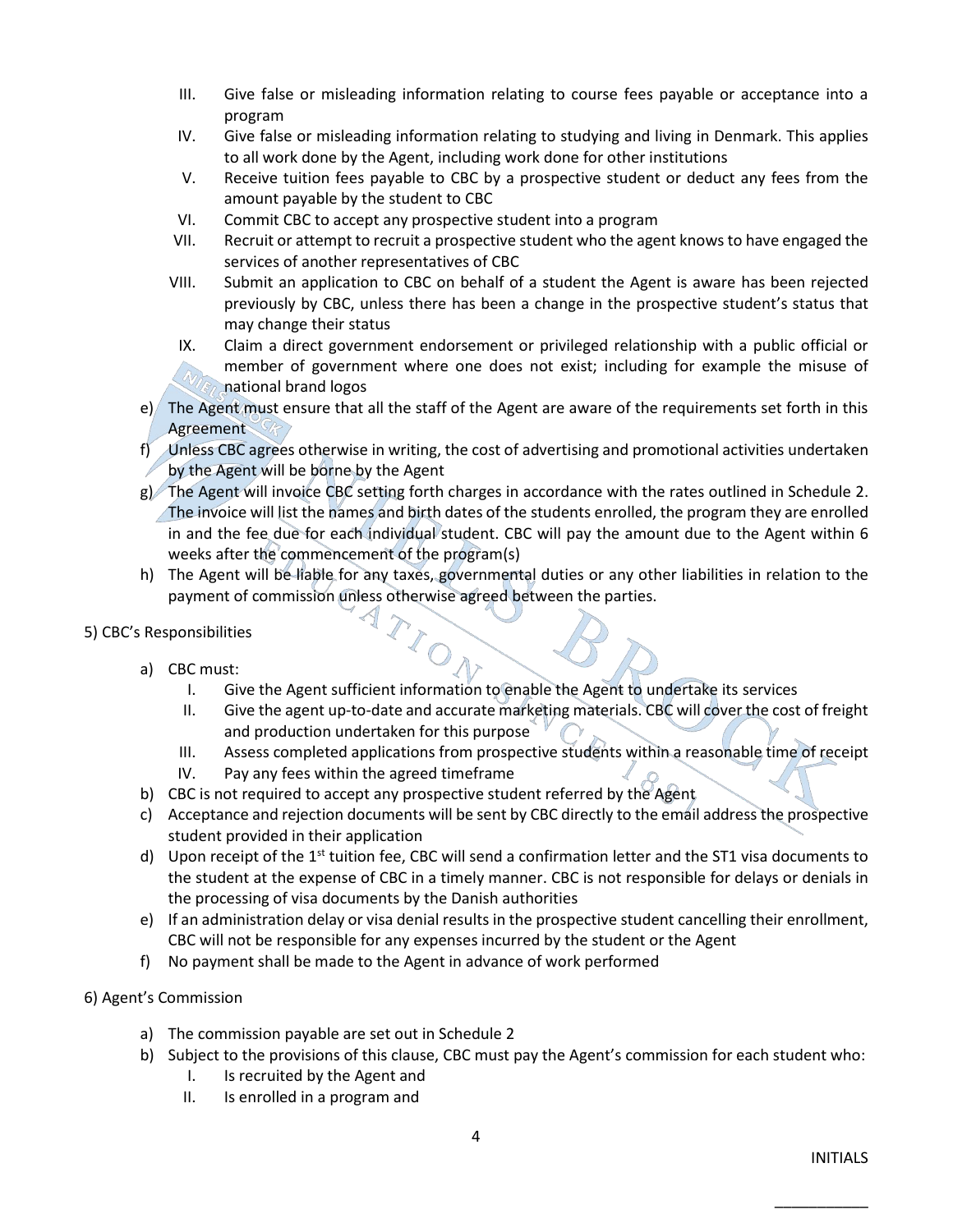- III. Has paid the  $1<sup>st</sup>$  tuition fee to CBC and
- IV. Has commenced the program and has 4 weeks of satisfactory attendance
- c) For the purpose of this Agreement, the Agent is regarded as having recruited the student under this Agreement if the submitted application for enrollment bears the Agent's name and information
- d) No Agent commission is payable unless the Agent has submitted an invoice in a form approved by CBC
- e) CBC must pay the commission payable under this clause within 30 days of receipt of a valid invoice from the Agent
- f) The Agent will only receive commission for a student once
- g) No Agent commission is payable if the Agent has not fulfilled its obligations as mentioned in Clause 4
- h) All commission payments will be sent only to the account stated below:

#### Beneficiary's Account Name: XXXXX

Bank Name: XXXXX

Account No: XXXXX

Bank Swift Code: XXXXX

IBAN No.: XXXXX

- 7) Confidentiality Agreement
	- a) CBC and the Agent warrant to each other:
		- I. To keep confidential all information which has been obtained or received as a result of the discussions leading up to or entering into, or obtains or receives in performance of, this Agreement other than that which is needed to perform the services in accordance with this Agreement
		- II. Not to disclose the terms of this Agreement, in whole or in part, to other persons without the other party's written consent, save to those of its employees involved in the implementation of the Agreement and are bound to keep it confidential
- 8) Assignment and Sub-contracting
	- a) The Agent may not assign or transfer this Agreement or any interest therein or claim hereunder, or subcontract any portion of the work hereunder. Only with the prior written approval of CBC, the Agent may exceptionally and temporarily assign or transfer this Agreement. If CBC consents to such an assignment or transfer, the terms and conditions of this Agreement shall be binding upon any assignee or transferee. And the Agent must be able to document that any sub-contractors of the Agent are aware of the requirements set forth in this Agreement.
	- b) Despite any sub-contract, the Agent remains liable for performing its obligations under this Agreement
	- c) The Agent must supply a list of subcontractors with contact information (i.e. website, email, social media) to CBC at the signing of the contract. CBC has the rights to deny the use of any specific contractor(s) by our contracted Agent.

#### 9) Monitoring of Agent's Activities

- a) The agent must participate in a range of activities to review the performance of the Agent. These activities may include, but are not limited to:
	- I. A regular review of the Agent's performance, to be taken at least once prior to revision, renewal or termination at the discretion of CBC, including a record of inquiries and outcomes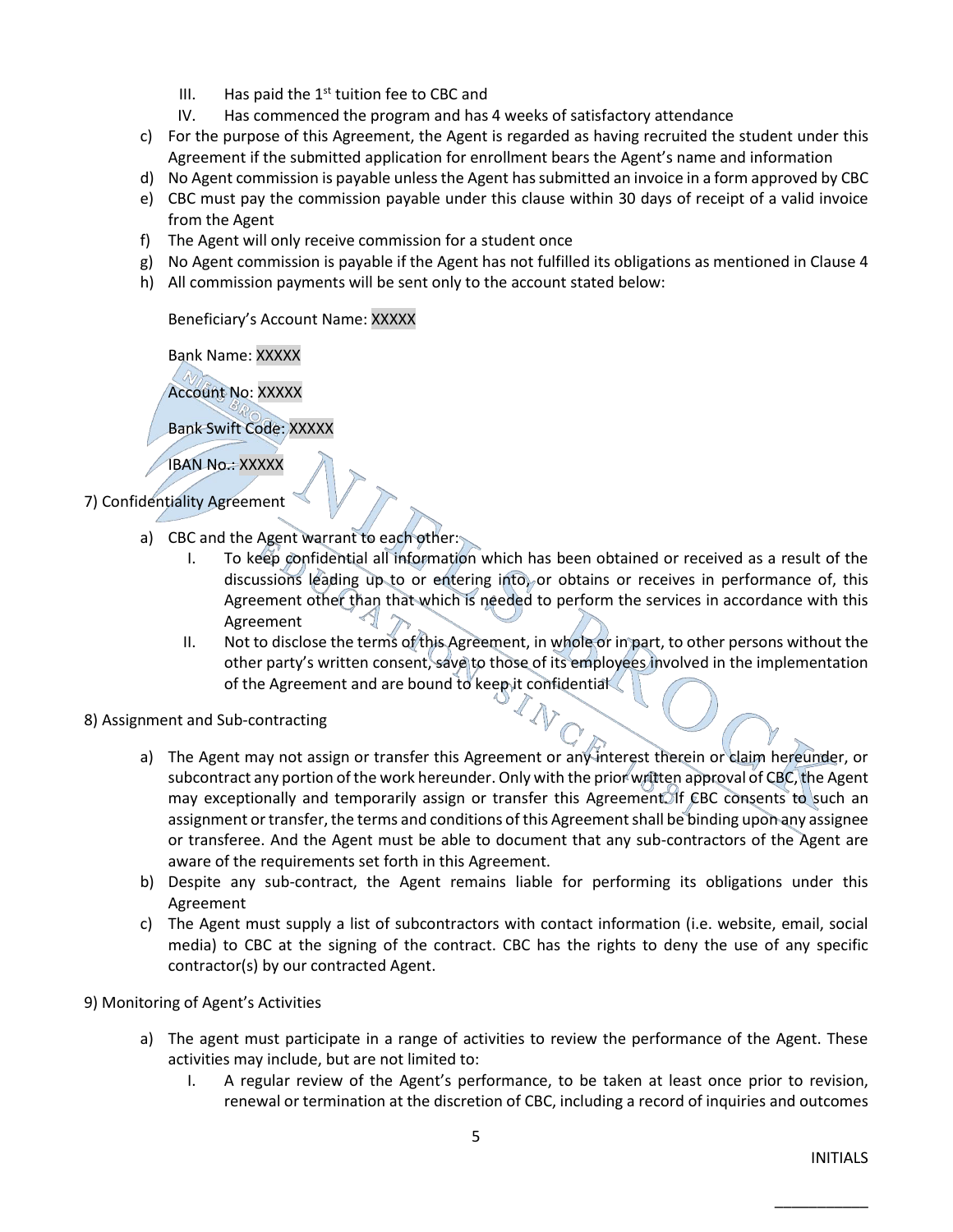- II. Spot checks to be undertaken by representatives of CBC, both at the Agents premises and at promotional events
- III. A yearly survey of students recruited by the Agent to be done prior to Clause 9 (a)I.

#### 10) Corrective Action

- a) If at any point during the term of this Agreement, CBC believes or reasonably suspects that the Agent is negligent, careless or incompetent or is engaged in false, misleading or unethical advertising or recruitment practices, the Agreement may be terminated under the terms set out below in Clause 11
- b) Alternatively, CBC may decide, at its discretion, to engage in corrective action with the Agent. These activities may include, but are not limited to:
	- I. Requiring the Agent to re-take the Agent Academy.

#### 11) Terminating this Agreement

- a) Either party may terminate this Agreement at any time by giving the other party 30 days' written notice
- b) If the Agent breaches any part of this Agreement, CBC may terminate the Agreement at any time and with immediate effect by giving written notice to the Agent
- c) If one party gives 10 days' notice to the other of a breach of this Agreement and the breaching party fails to rectify said breach within said 10 day period, this Agreement may be terminated immediately by the non-breaching party
- d) If the Agent breaches any part of 4.c, CBC will immediately terminate the Agreement with immediate effect by giving written notice to the agent, except where the breach of 4.c. was on the part of an individual employee of the Agent and the Agent has terminated that relationship
- e) Upon termination of this Agreement, the Agent must:
	- I. Immediately cease using any advertising, promotional or other materials supplied by CBC and return all materials to CBC within 30 days
- f) The Agent shall indemnify CBC against any losses, liabilities, damages, costs (including legal fees) and expenses incurred by, or awarded against, CBC as a result of any breach of this Agreement by the Agent. Agent.

# 12) Governing Law

- a) This Agreement is governed by and construed in accordance with the law in force in the country of Denmark
- b) The parties submit to the non-exclusive jurisdiction of the courts in Denmark.

# 13) Arbitration

c) Any dispute between the parties regarding this Agreement shall be settled by arbitration in Copenhagen in accordance with Danish law and follow the rules and procedures of the Danish Institute of Arbitration.

Date of Signature.............................. Date of Signature…………………………

On behalf of XXXXX On behalf of Niels Brock Copenhagen Business College